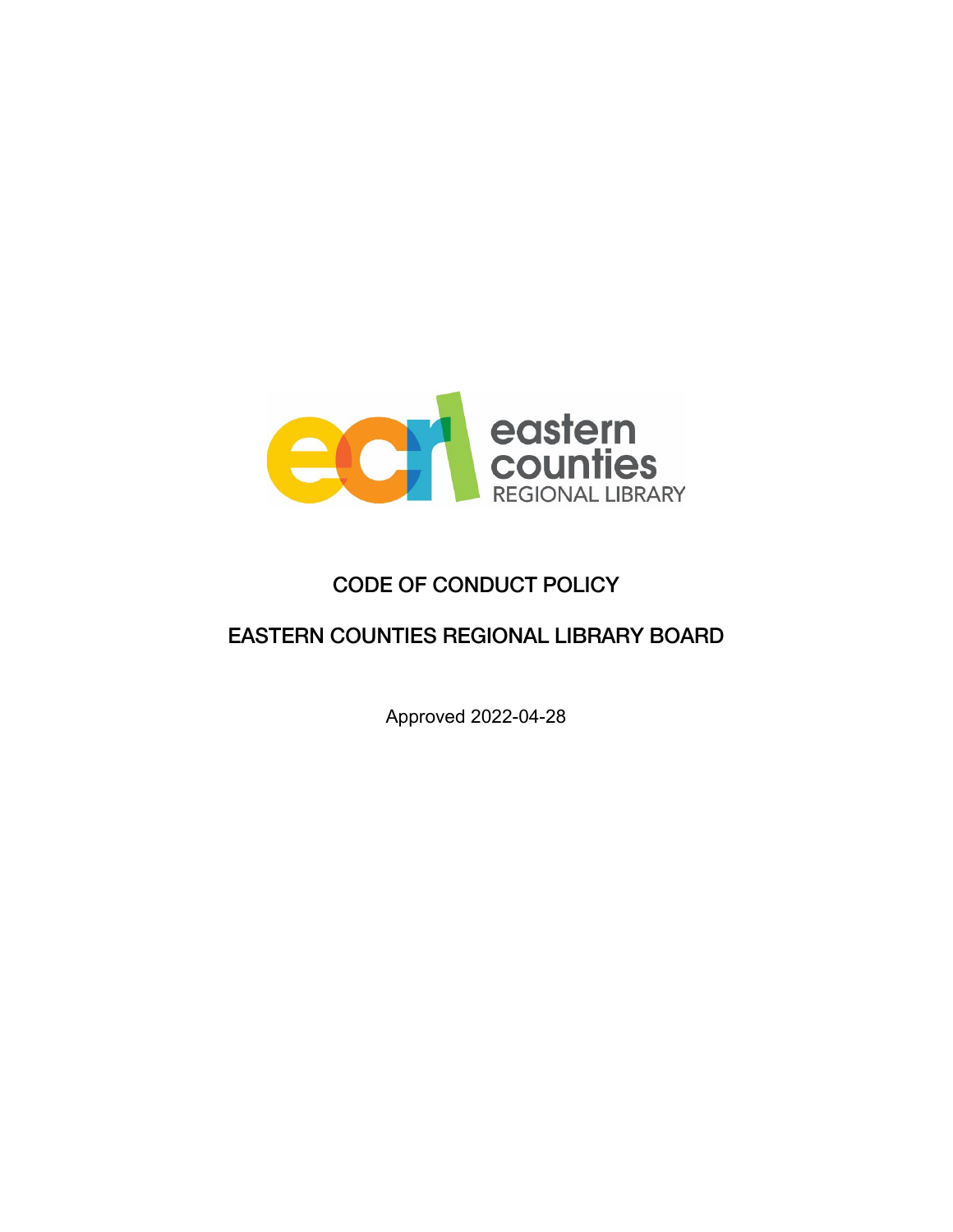## Purpose:

As the governing body for the Eastern Counties Regional Library (ECRL), it is important that ECRL Board Members act in an ethical and professional manner when conducting ECRL business. The purpose of this code is to establish guidelines for the ethical and inter-personal conduct of members of the ECRL Board ("members").

## Standards of Conduct:

Ethical and professional conduct includes, but is not limited to:

- 1 Teamwork
	- 1.1 Act in the best interests of all library users, regardless of their area of residence, and to support ECRL as a whole, over and above other group involvement, or membership on other boards;
	- 1.2 Express individual viewpoints but work harmoniously toward consensus as much as possible;
	- 1.3 Speak with "one voice" once a decision is reached and a motion is passed by the Board;
	- 1.4 Respect Board authority since individuals may not act on behalf of the Board. This includes interactions with the public or the media;
	- 1.5 Refrain from individually directing the CEO or staff;

Additional Code of Conduct for the Library Board Chair:

- 1.6 Assume no authority to make decisions outside Board-dictated mandate;
- 1.7 Assume no authority to speak for the Board on issues not yet decided;
- 2 Professional Accountability
	- 2.1 Perform the functions of a Board member, faithfully and impartially to the best of their knowledge and ability in accordance with the following core values:
		- 2.1.1 Integrity giving ECRL's interests absolute priority over private individual interests;
		- 2.1.2 Honesty being truthful and open;
		- 2.1.3 Objectivity making decisions based on a careful and fair analysis of the facts;
		- 2.1.4 Accountability being accountable to each other and the public for decisions taken;
		- 2.1.5 Leadership confronting challenges and providing direction on the issues of the day.
	- 2.2 Respect the agenda and abide by decisions on rules of order;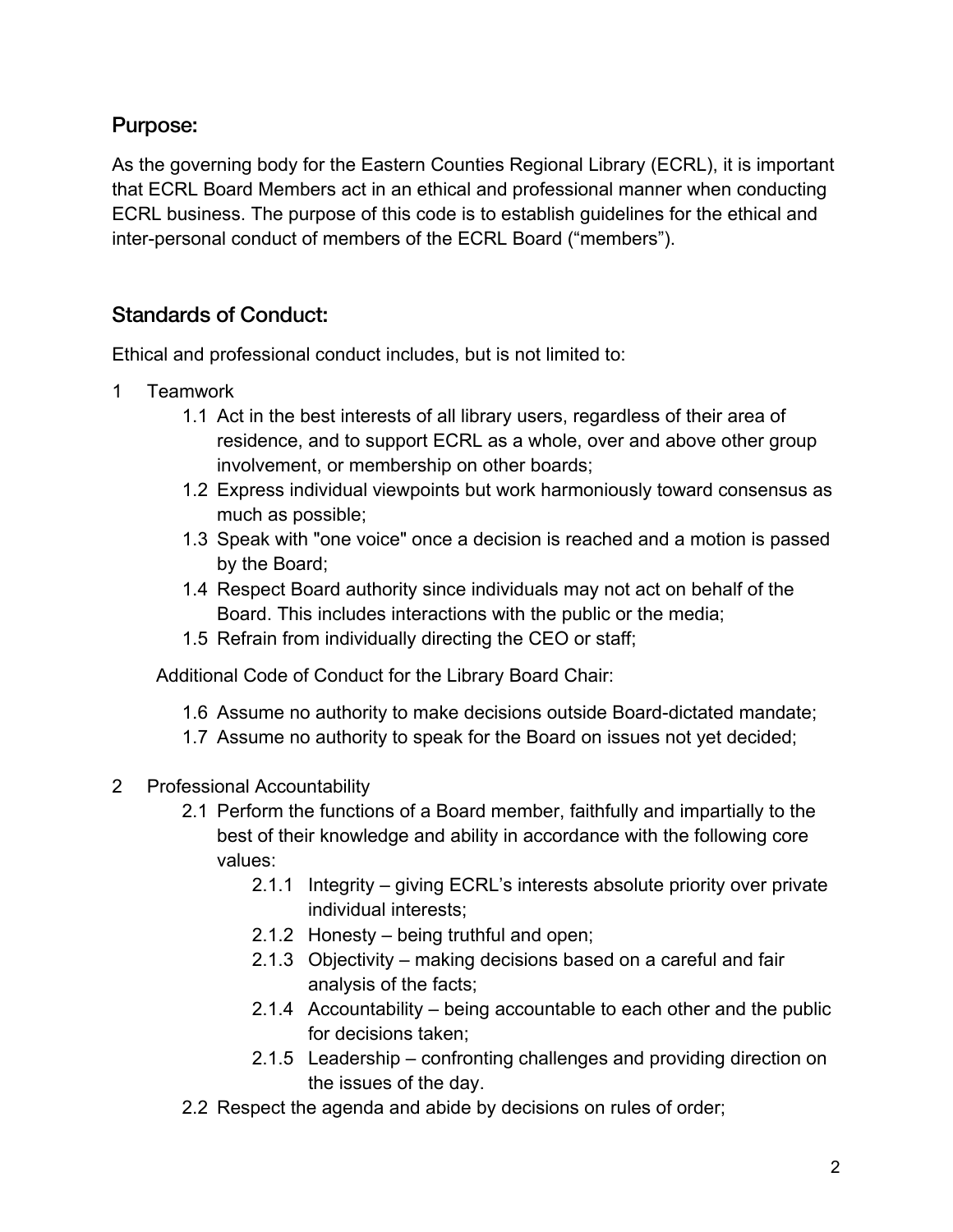- 2.3 Attend meetings regularly and inform the CEO about expected absences prior to meetings;
- 2.4 Be prepared for all Board and committee meetings;
- 2.5 Members shall treat every person, including other members, ECRL employees, and the public with dignity, understanding and respect and ensure that their work environment is free from discrimination, bullying and harassment. Harassment and/or discrimination includes intentional or unintentional language or action used against an individual or group, that threatens, demeans, excludes, humiliates, provides unequal treatment or causes embarrassment or behaviors as outlined and prohibited within the N.S. Human Rights Code and existing ECRL policies.
- 2.6 Encourage and respect the diversity of viewpoints, skills and expertise;
- 2.7 Respect confidentiality appropriate to issues of a confidential nature;
- 2.8 No member shall disclose or release to any member of the public any confidential information acquired by virtue of their Board appointment, in either oral or written form except when required by law or authorized by the ECRL Board to do so.
- 2.9 Acknowledge in writing that you have read, understand, and agree to the behaviours outlined in this policy;
- 2.10 Take responsibility for professional development through continuing educational opportunities, and participation in library organizations/events;
- 2.11 To be an advocate for the ECRL and its mission wherever, and whenever the opportunity arises.

Additional Code of Conduct for the Board Chair:

- 2.12 Ensure all issues that belong to Board governance are brought to the Board for consideration, and that all relevant material has been disseminated;
- 2.13 Keep deliberation fair, open, thorough, but also efficient, timely, orderly and to the point.
- 3 Financial Accountability:
	- 3.1 Avoid situations where personal advantage or financial benefits may be gained;
	- 3.2 Avoid using the position to obtain employment for self, family or friends;
	- 3.3 Resign from the Board if seeking employment with the ECRL;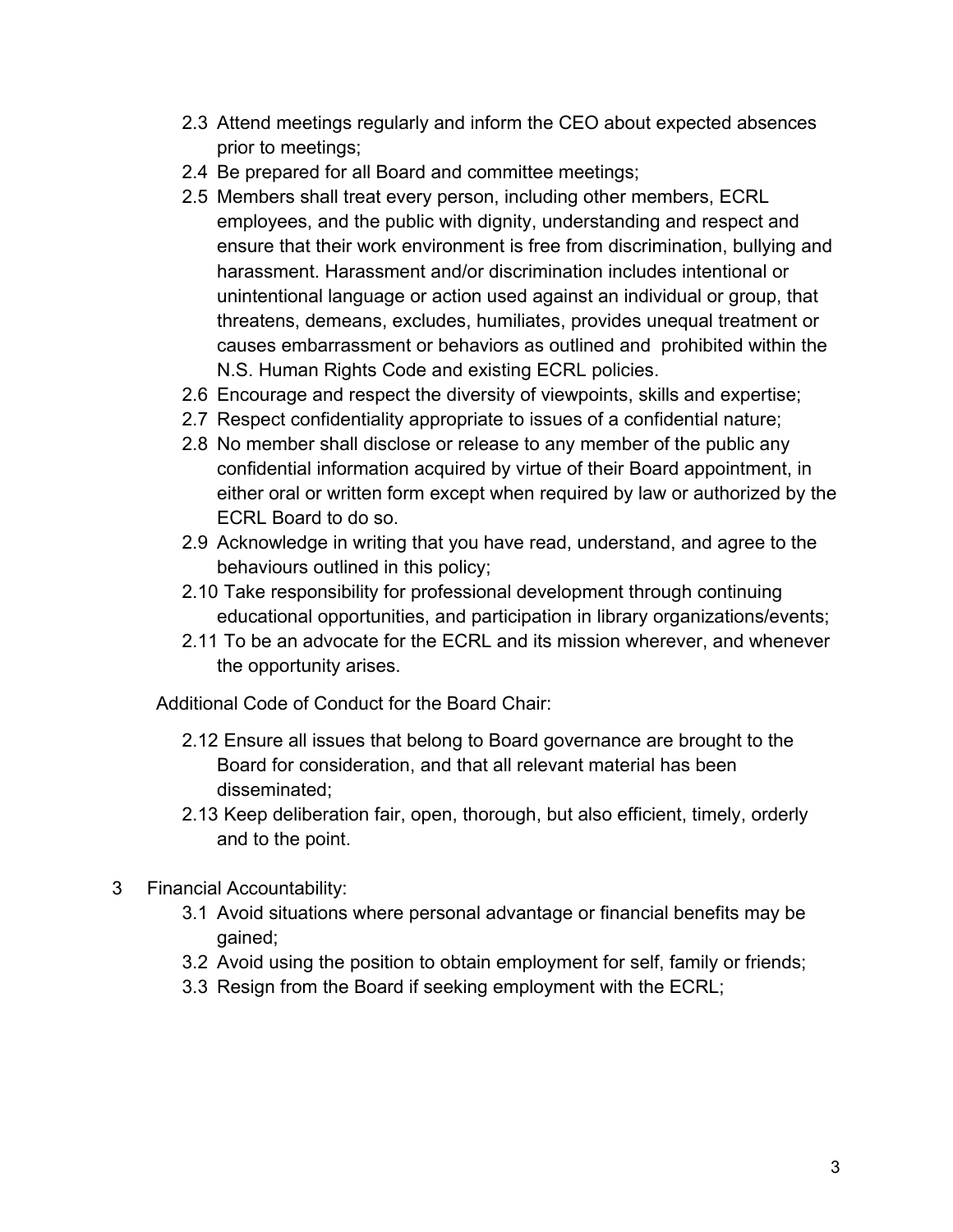### Reporting Breaches:

Persons who have reason to believe that this code has been breached in any way are encouraged to bring their concerns forward in writing to the CEO. No adverse action shall be taken against any Board member, ECRL employee, or member of the public, who, acting in good faith, reports such information.

#### Reporting process:

All reports will be considered informal unless a complaint form is filed and remitted to the ECRL CEO detailing the concern or issue.

Anonymous complaints that include threats, harassing statements, abusive language or vulgarity will be saved but not considered or tracked.

A complaint form may be obtained from CEO. This form shall be used by members of the public, ECRL staff, or any Board member.

All complaints shall be handled in accordance with provisions of the Freedom of Information and Protection of Privacy Act unless the person waives the right to confidentiality in writing.

#### Investigation:

A copy of the signed complaint and a request for an investigation into an alleged breach shall be made in writing to the CEO within a reasonable time after the alleged breach (generally 30 days). The request shall contain the name of the Member who breached the Code of Conduct as well as details of the specific breach.

- The CEO shall acknowledge the receipt of the complaint to the complainant in writing within 3 business days.
- The CEO may delegate the inquiry as appropriate, including seeking advice from legal counsel as necessary.
- The CEO or delegate will make every effort to address the issue within 30 business days or provide an estimate of time required if expected to take longer.
- The CEO or delegate will report to the Board in writing for each complaint.

#### Decisions Reported to the Board:

Where the investigation has found a probable breach, the complaint will be brought to the Board during a public meeting. Only the Board can decide that an actionable breach has occurred. The Board shall rule on penalties to a member within 60 days of the breach if reasonably possible.